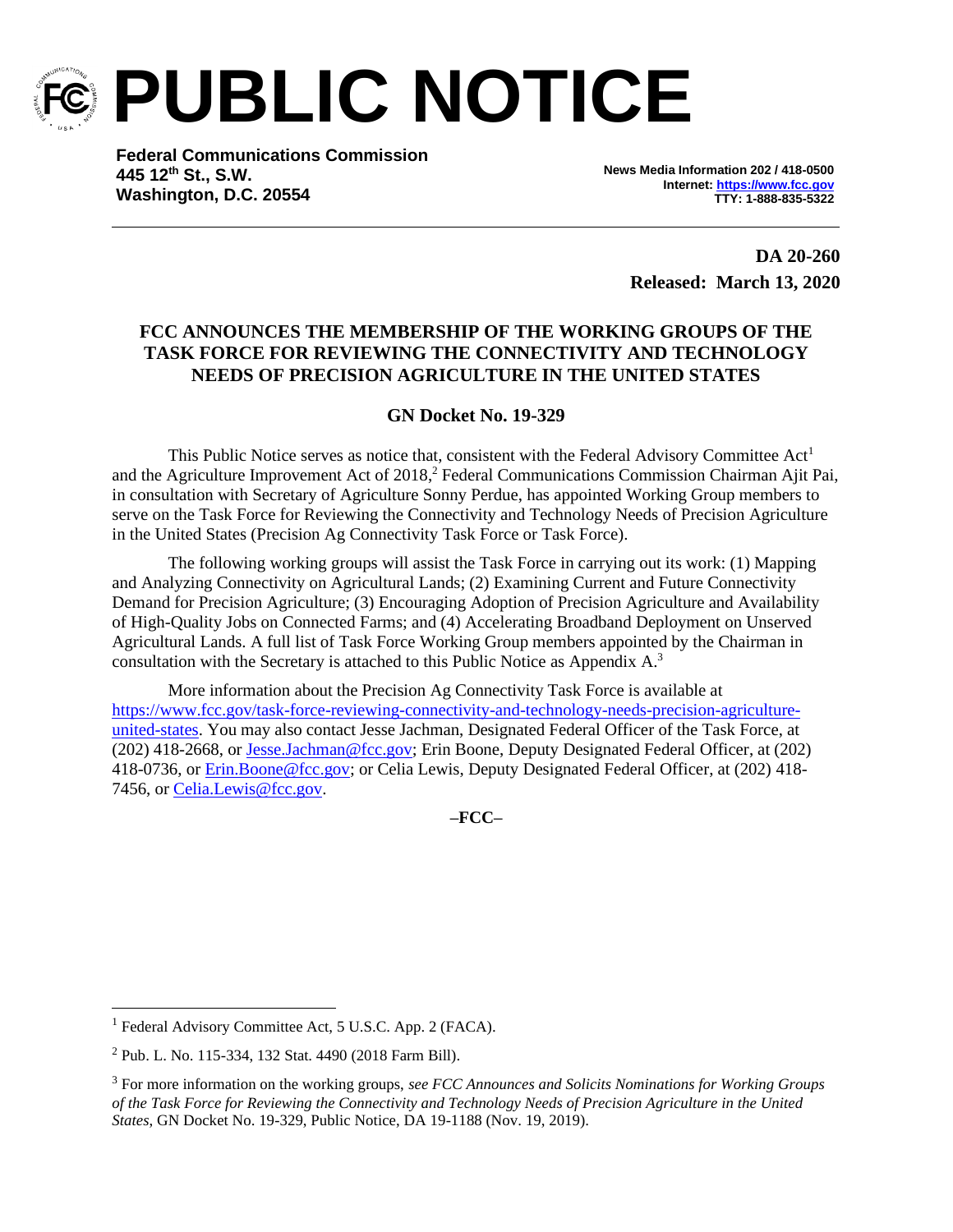# **APPENDIX A**

# **MEMBERS OF THE PRECISION AGRICULTURE CONNECTIVITY TASK FORCE WORKING GROUPS**

*\*indicates a member of the Precision Agriculture Connectivity Task Force*

#### **Mapping and Analyzing Connectivity on Agricultural Lands Working Group**:

**Chair:** Dr. Michael Adelaine\* Vice President for Technology and Security, *South Dakota State University*

**Vice Chair:**  Dr. Sreekala Bajwa Vice President, Dean & Director, *College of Agriculture & Montana Agricultural Experiment Station*

**Members:** 

Seth Arndorfer\* Chief Executive Officer, *Dakota Carrier Network*

Dan Barcus Farmer & Rancher, *Blackfeet Nation*

Teddy Bekele\* Senior Vice President and Chief Technology Officer, *Land O'Lakes*

Brent Birth President and Sole Member, Stone Corner Resources, LLC, *National Society of Professional Surveyors*

Joseph Carey Director, Wireless Strategy, Natural Resources Sector, *Trimble, Inc*.

Lynn Follansbee Vice President, Law & Policy, *USTelecom – The Broadband Association*

Todd Harpest External Affairs & Regulatory Director, *MetaLINK Technologies*

Tom Kealey Director, *Idaho Department of Commerce*

Miles Kuschel Owner & Operator, Rocking K Ranch, *Minnesota Farm Bureau*

David Larson Precision Solutions and Telematics Advisor, *CNH Industrial*

Todd Myers President, Kenneth G. Myers Construction, *Power & Communication Contractors Association*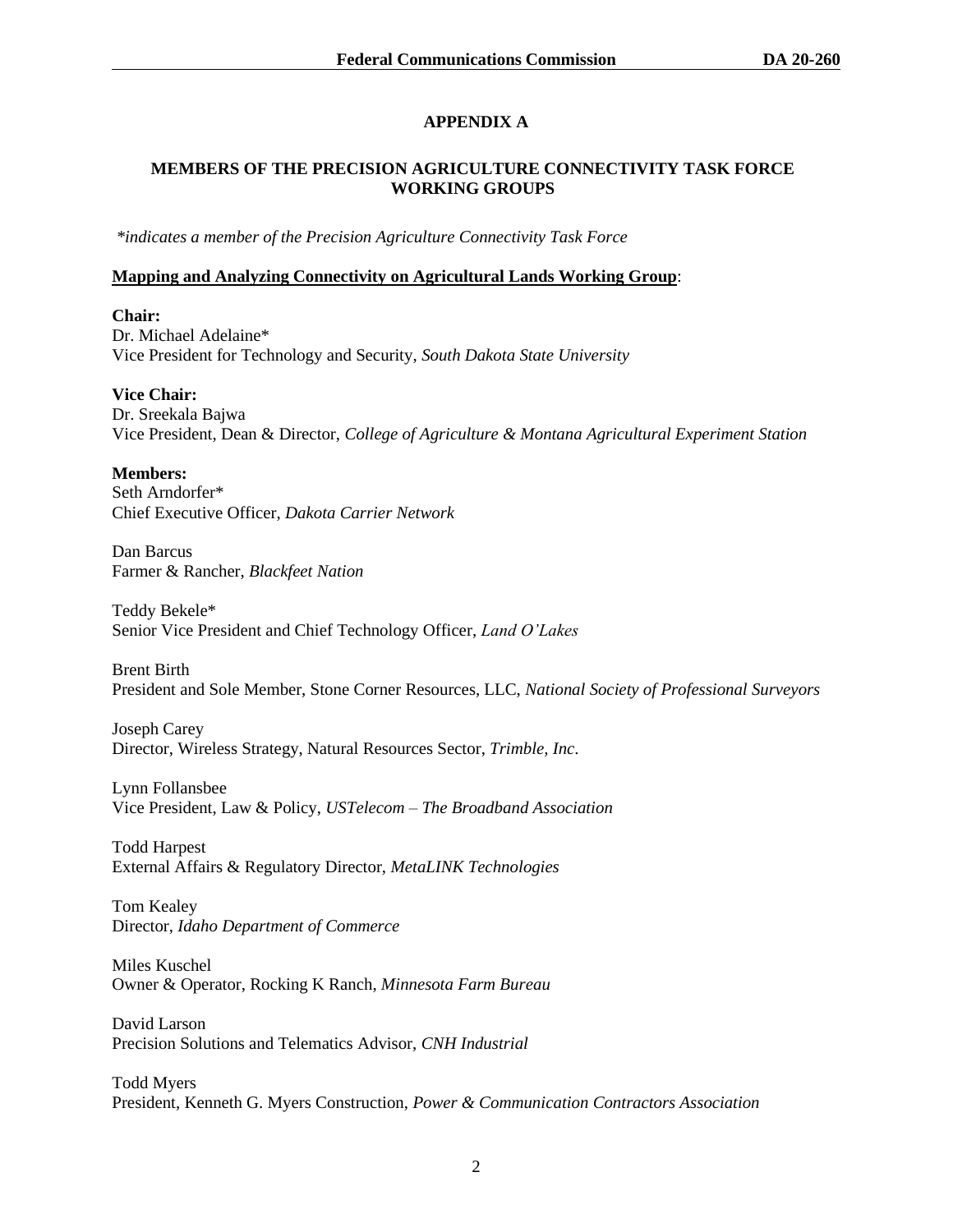Matt Splitter Farmer & Member of Kansas Corn Growers Association, *National Corn Growers Association*

Joy Sterling Chief Executive Officer, *Iron Horse Vineyards*

Mark Suggs Executive Vice President & General Manager of Pitt & Greene Electric Membership Corporation, *National Rural Electric Cooperative Association*

**Technical Advisor**: Jessica Zufolo, Senior Advisor, Strategic Partnerships – Lifeline Division, *Universal Service Administrative Company*

#### **Examining Current and Future Connectivity Demand for Precision Agriculture Working Group**:

**Chair:** Daniel T. Leibfried\* Director, Advanced Technology, Intelligent Solutions Group, *John Deere*

**Vice Chair:**  Blake Hurst President, *Missouri Farm Bureau*

**Members:**  Andy Bater\* Farmer, *Fifth Estate Growers LLC*

Peter Brent\* Operations Manager and IT Director, *New Vision Farms*

Dr. Ranveer Chandra Chief Scientist, Azure Global, *Microsoft*

Chris Chinn\* Director, Missouri Department of Agriculture, *Missouri Department of Agriculture*

Valerie Connelly Vice President of Government Affairs & Public Relations, *Choptank Electric Cooperative*

Jennifer Manner Executive Vice President, General Counsel & Secretary, *Hughes Network Systems LLC*

Ron Miller Farmer & Elected Township Trustee in Crawford County, Ohio, *Ohio Township Association*

Catherine Moyer\* Chief Executive Officer and General Manager, *Pioneer Communications*

Aeric Reilly Volunteer Policy & Strategic Management Director, *U.S. Cattlemen's Association*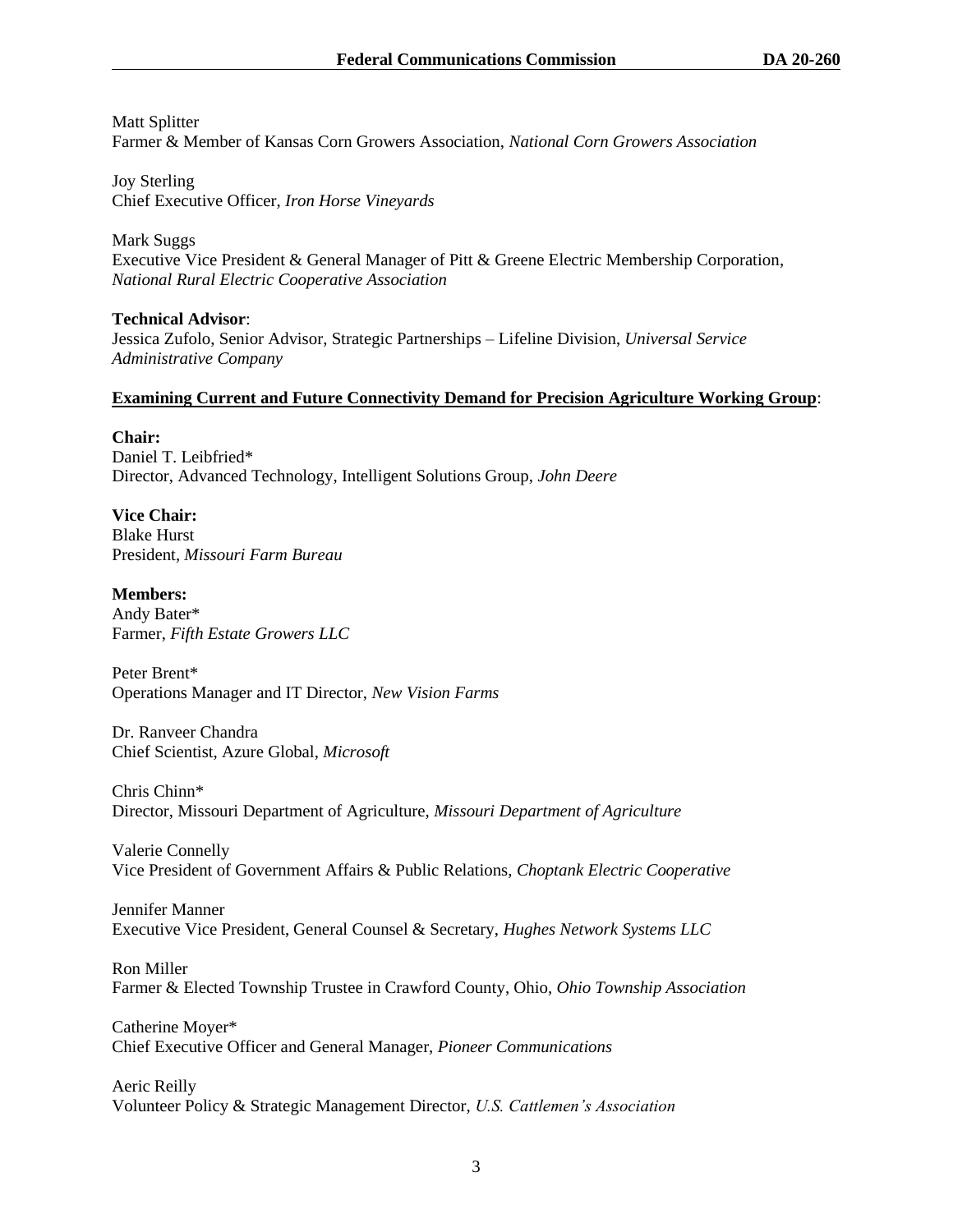Brian Scarpelli Senior Global Policy Counsel, *The App Association (ACT)*

Steven Strickland Executive Director, *ExteNet Systems, Inc.*

Lucas Turpin IT Director for the College of Agricultural Sciences, *Oregon State University*

George Woodward President and CEO of Trilogy Networks, Inc., *Rural Wireless Association*

### **Encouraging Adoption of Precision Agriculture and Availability of High-Quality Jobs on Connected Farms Working Group**:

### **Chair:**

Mike McCormick\* President, *Mississippi Farm Bureau Federation*

**Vice Chair:**  Julie Bushell President, Paige Wireless, *Irrigation Association*

#### **Members:**

The Honorable Dale Artho\* Commissioner, *Deaf Smith County, TX*

Robert Blair Farmer, *Three Canyon Farms*

Lennie Blakeslee Managing Director, *CoBank*

Dr. Dennis Buckmaster Professor of Agriculture and Biological Engineering and Director of Digital Agriculture, *Purdue University*

Russ Elliott State Broadband Manager, *Washington State Broadband Office*

Michelle Erickson-Jones Volunteer Policy & Communications Coordinator, *Rural and Agriculture Council of America*

Michael Gomes\* Vice President, Business Development – IoT, *Topcon Agriculture*

Jose Guevara Chief Executive Officer, *Pecan Grove Farms*

Robert Hance Chief Executive Officer, *Midwest Energy and Communications*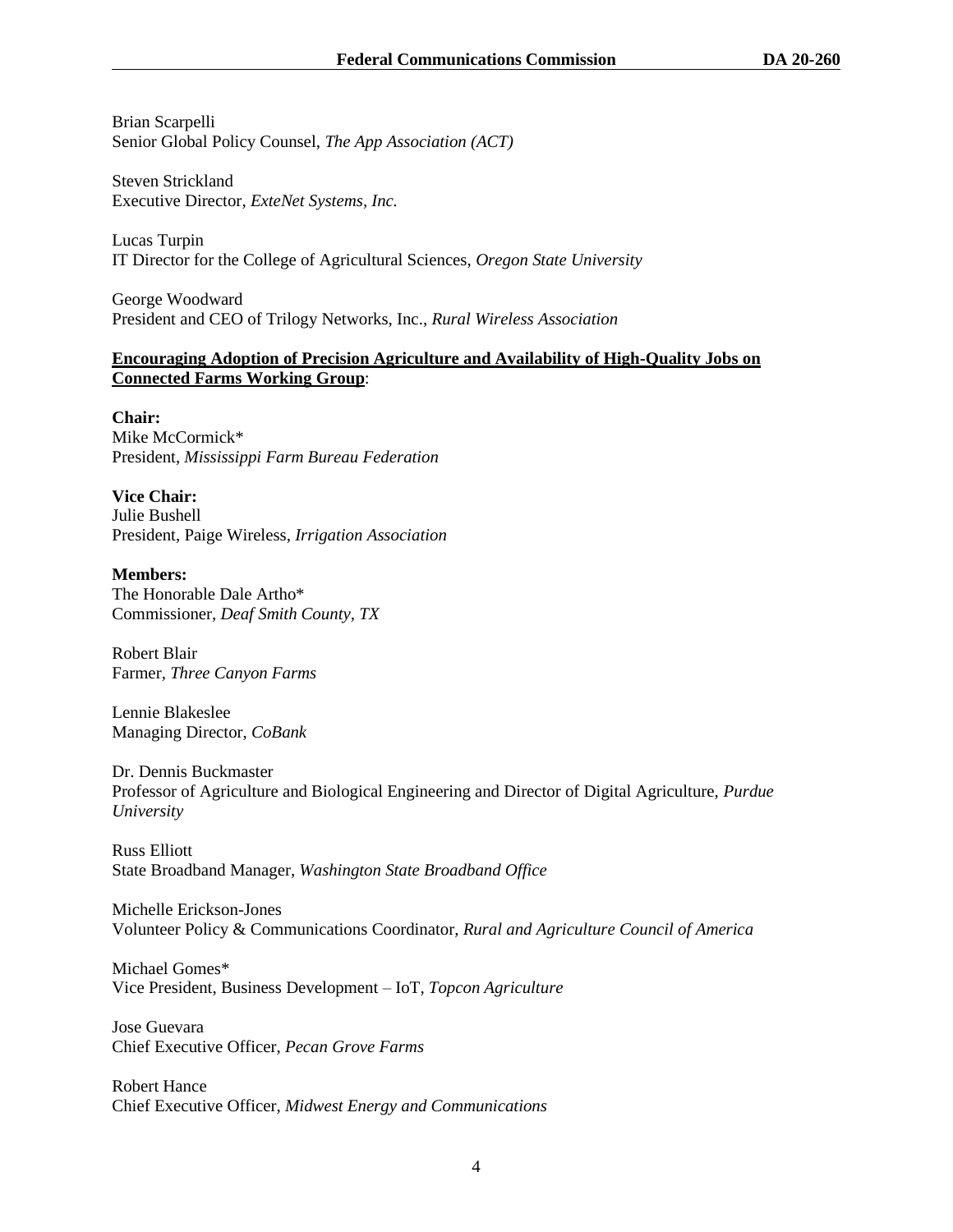Trenton Kissee Director of Agriculture and Natural Resources, *Muscogee (Creek) Nation*

Aaron Kline Head of Business Development, *Skylo Technologies*

Rob McDonald Operations Manager, *Madison Telephone*

Russell Peotter Senior Advisor, *America's Public Television Stations*

Josh Seidemann Vice President of Policy, *NTCA–The Rural Broadband Association*

Dan Spray President, *Precision Technology, Inc.*

# **Accelerating Broadband Deployment on Unserved Agricultural Lands Working Group**:

**Chair:** Jeff Pettit\* President and CEO of Noash Construction, Inc., *National Association of Tower Erectors*

**Vice Chair:**  Heather Hampton+Knodle Vice President, Knodle Ltd. Farms, *American Agri-Women*

**Members:**  Renee Bivens State Government Affairs Analyst, *DISH*

Luke Deryckx Chief Technology Officer, *Ookla*

Anthony Dillard\* Tribal Councilman, *Choctaw Nation of Oklahoma*

Craig Ganssle Chief Executive Officer, *Farmwave*

David Goldman\* Director of Satellite Policy, *SpaceX*

Betsy Huber President, *The National Grange*

Zach Hunnicutt Farmer, *Nebraska Farm Bureau Federation* 

Nick Moody Board of Directors, *American Soybean Association*